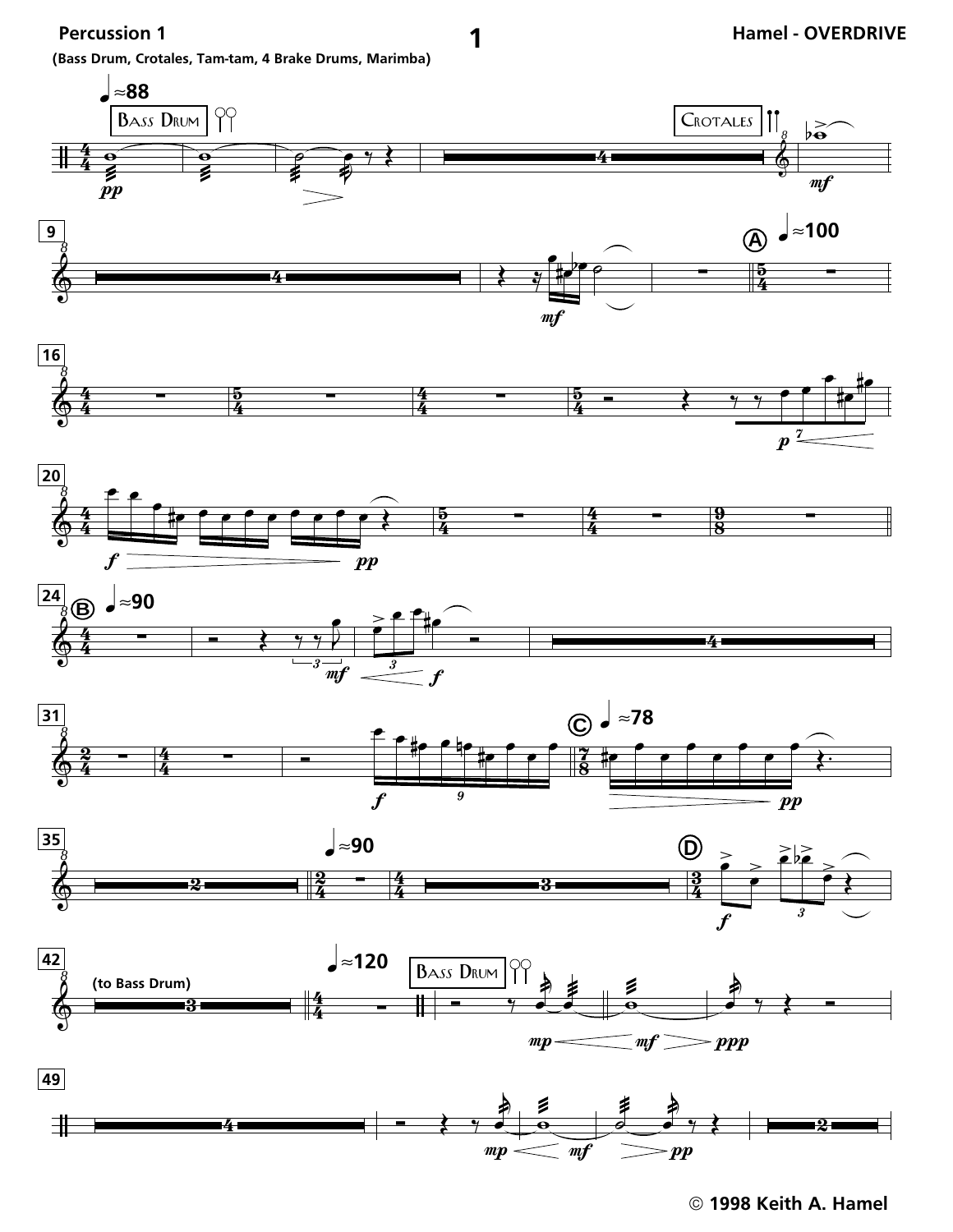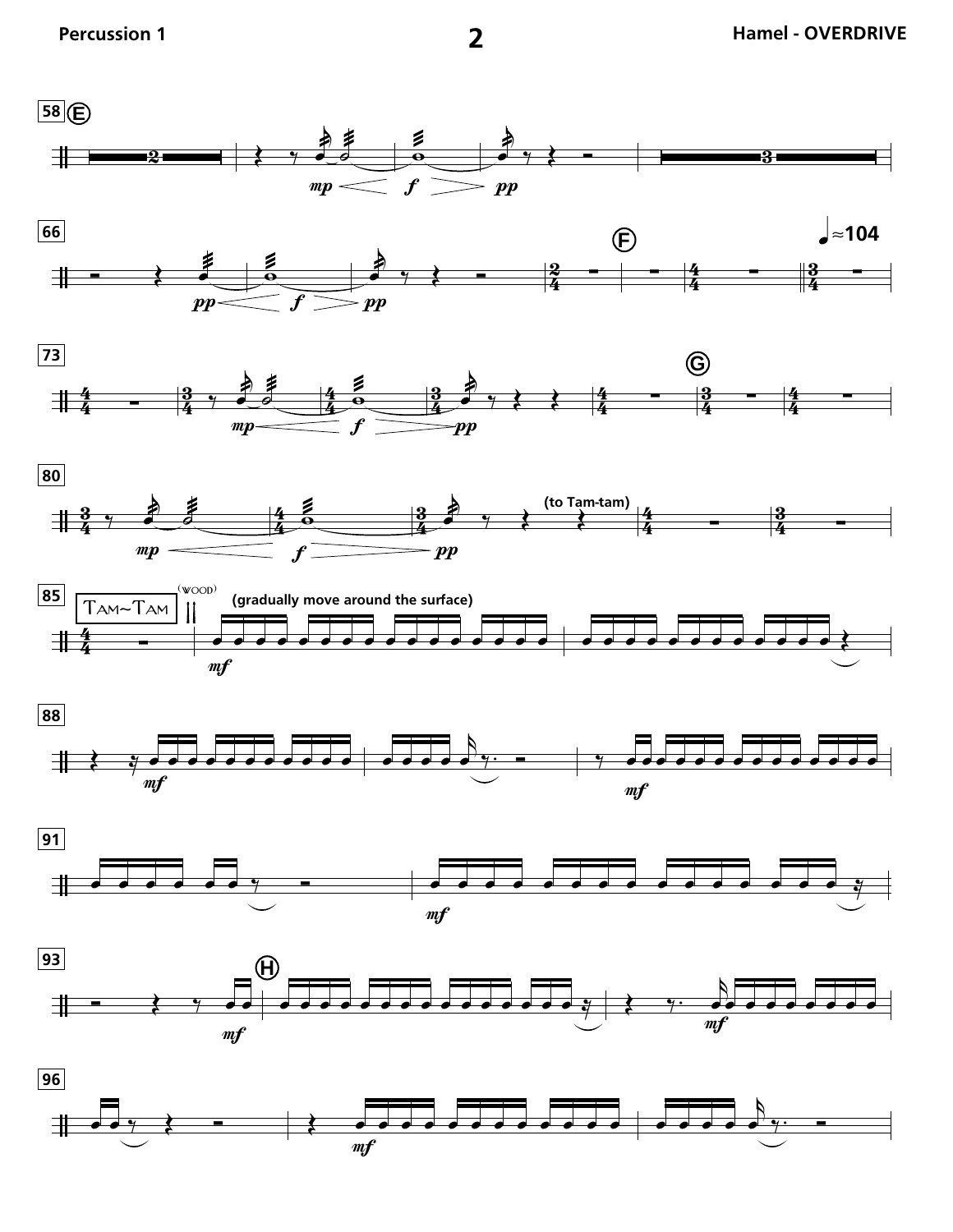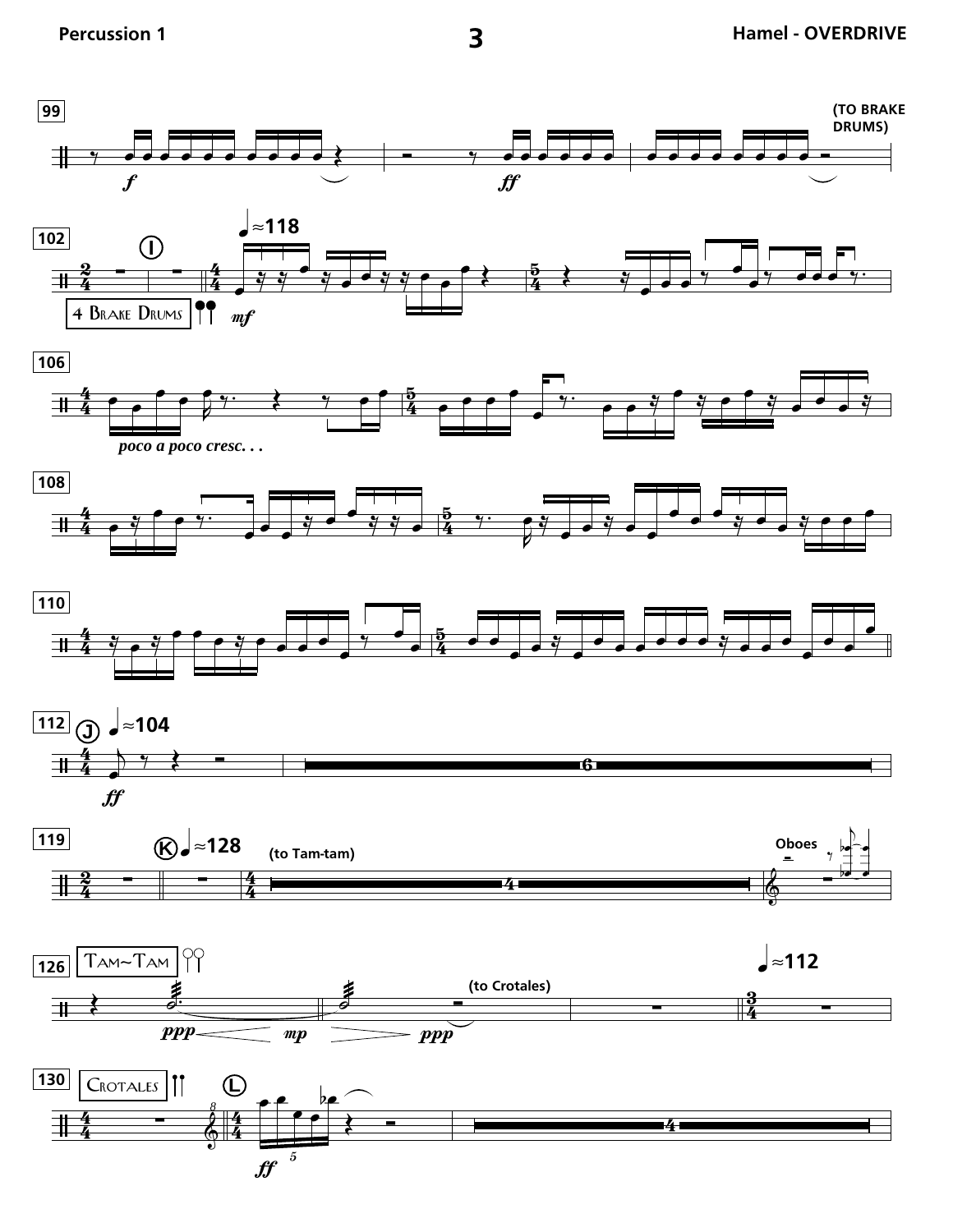

















4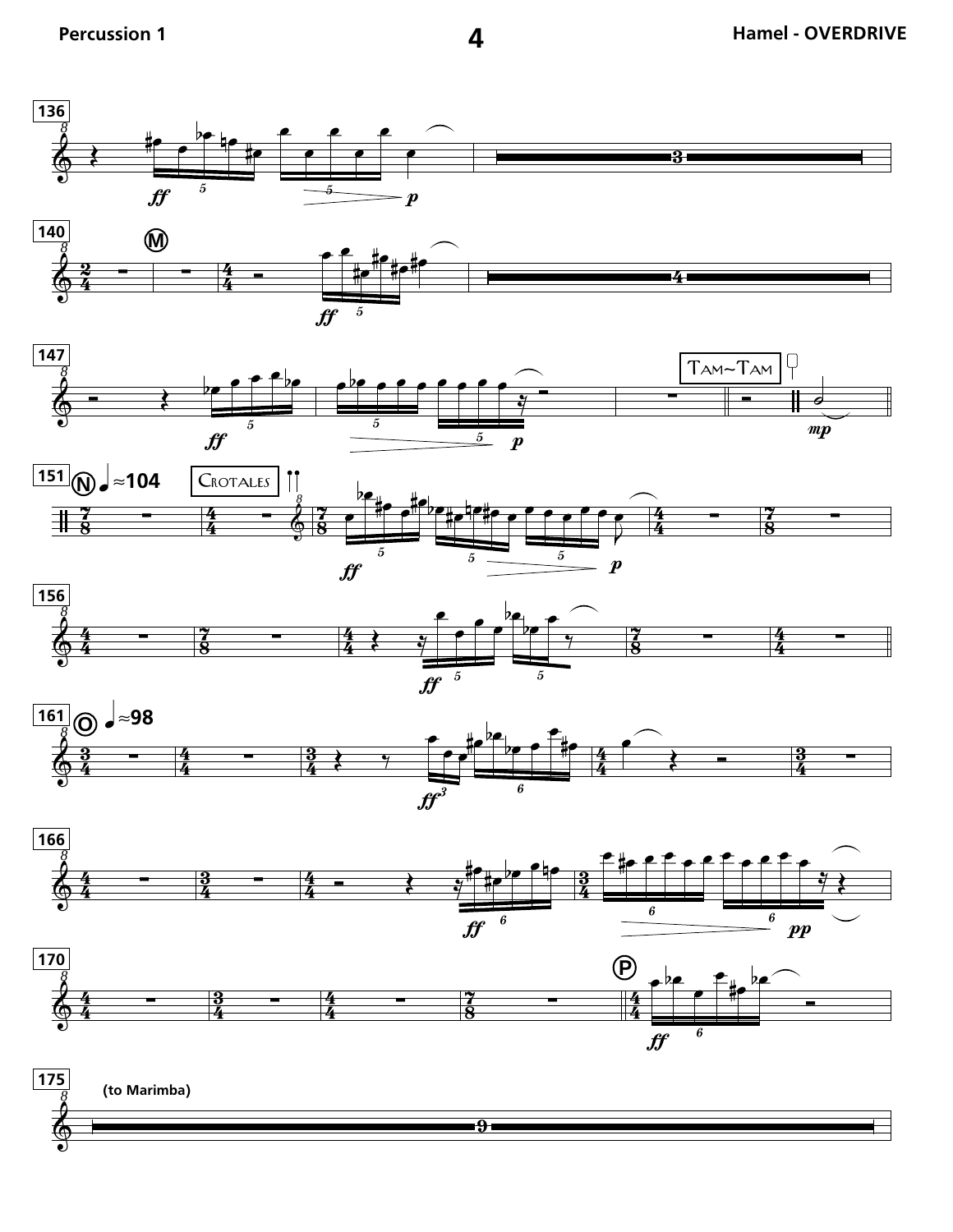

5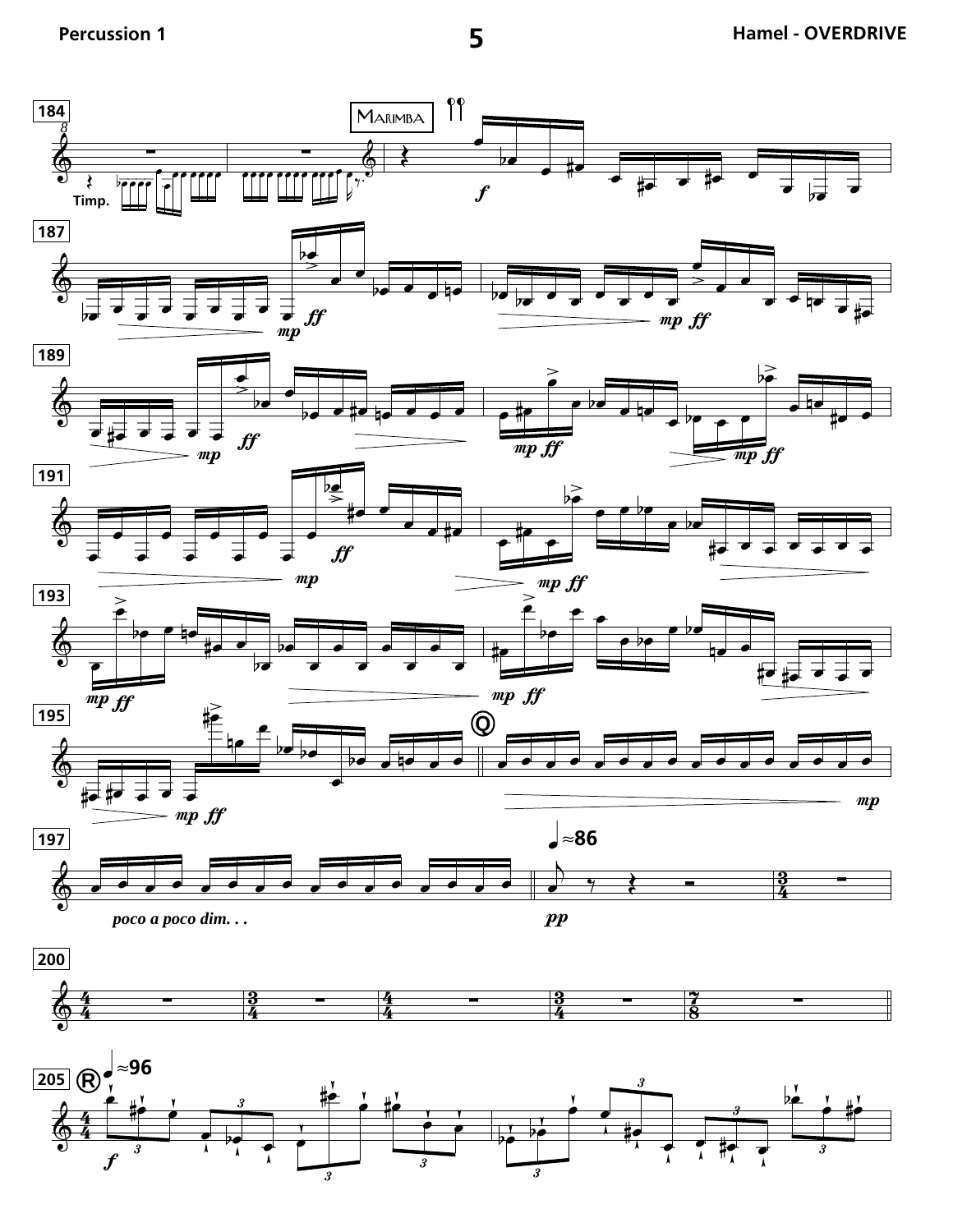